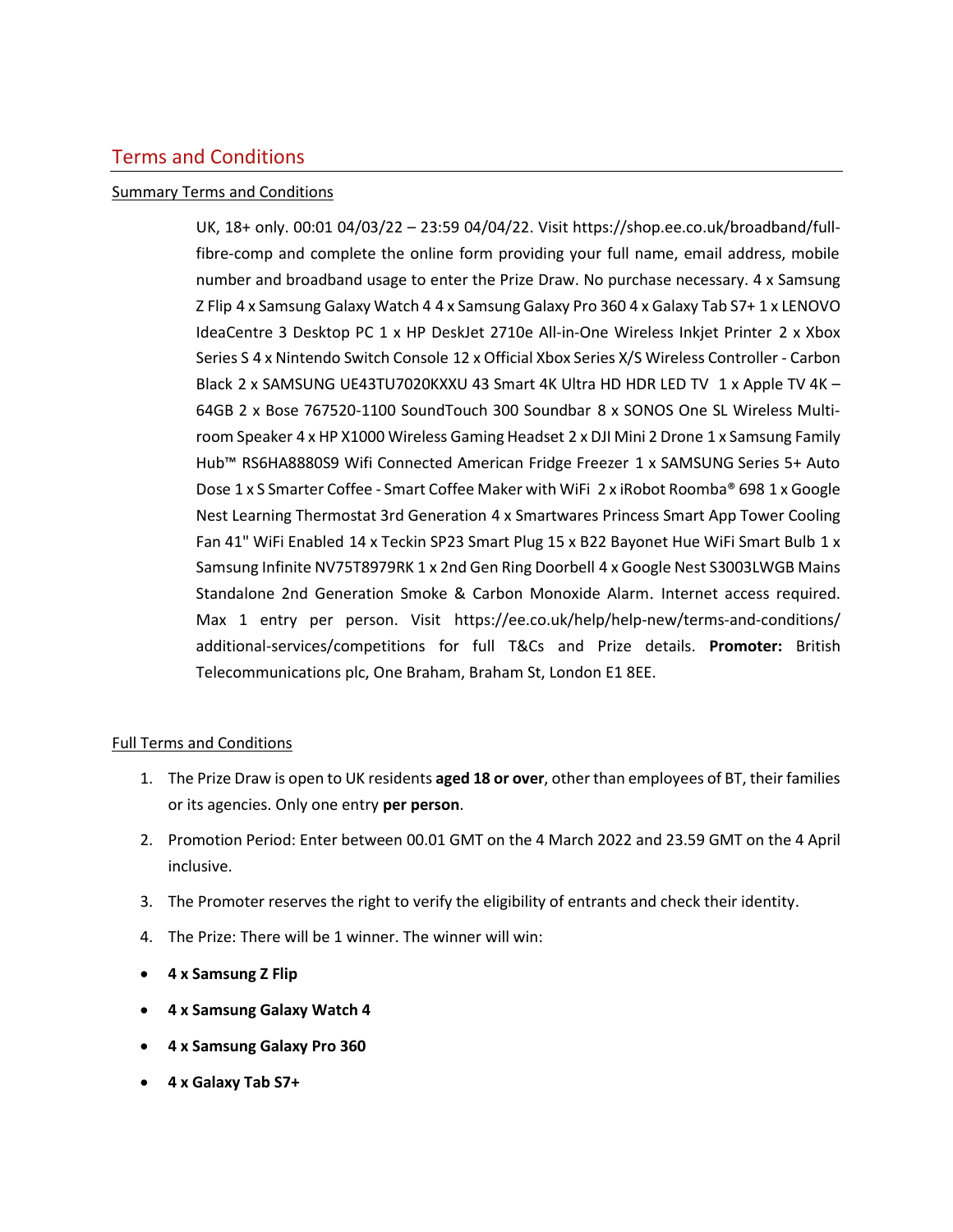- **1 x LENOVO IdeaCentre 3 Desktop PC**
- **1 x HP DeskJet 2710e All-in-One Wireless Inkjet Printer**
- **2 x Xbox Series S**
- **4 x Nintendo Switch Console**
- **12 x Official Xbox Series X/S Wireless Controller - Carbon Black**
- **2 x SAMSUNG UE43TU7020KXXU 43 Smart 4K Ultra HD HDR LED TV**
- **1 x Apple TV 4K – 64GB**
- **2 x Bose 767520-1100 SoundTouch 300 Soundbar**
- **8 x SONOS One SL Wireless Multi-room Speaker**
- **4 x HP X1000 Wireless Gaming Headset**
- **2 x DJI Mini 2 Drone**
- **1 x Samsung Family Hub™ RS6HA8880S9 Wifi Connected American Fridge Freezer**
- **1 x SAMSUNG Series 5+ Auto Dose**
- **1 x S Smarter Coffee - Smart Coffee Maker with WiFi**
- **2 x iRobot Roomba® 698**
- **1 x Google Nest Learning Thermostat 3rd Generation**
- **4 x Smartwares Princess Smart App Tower Cooling Fan 41" WiFi Enabled**
- **14 x Teckin SP23 Smart Plug**
- **15 x B22 Bayonet Hue WiFi Smart Bulb**
- **1 x Samsung Infinite NV75T8979RK**
- **1 x 2nd Gen Ring Doorbell**
- **5. 4 x Google Nest S3003LWGB Mains Standalone 2nd Generation Smoke & Carbon Monoxide Alarm**
- 6. The prize is subject to availability.
- 7. Subscriptions not included.
- 8. The winner can choose to send elements of the prize to up to 6 UK addresses. The winner will need to provide confirmation from their chosen recipient that they accept for their address to be shared.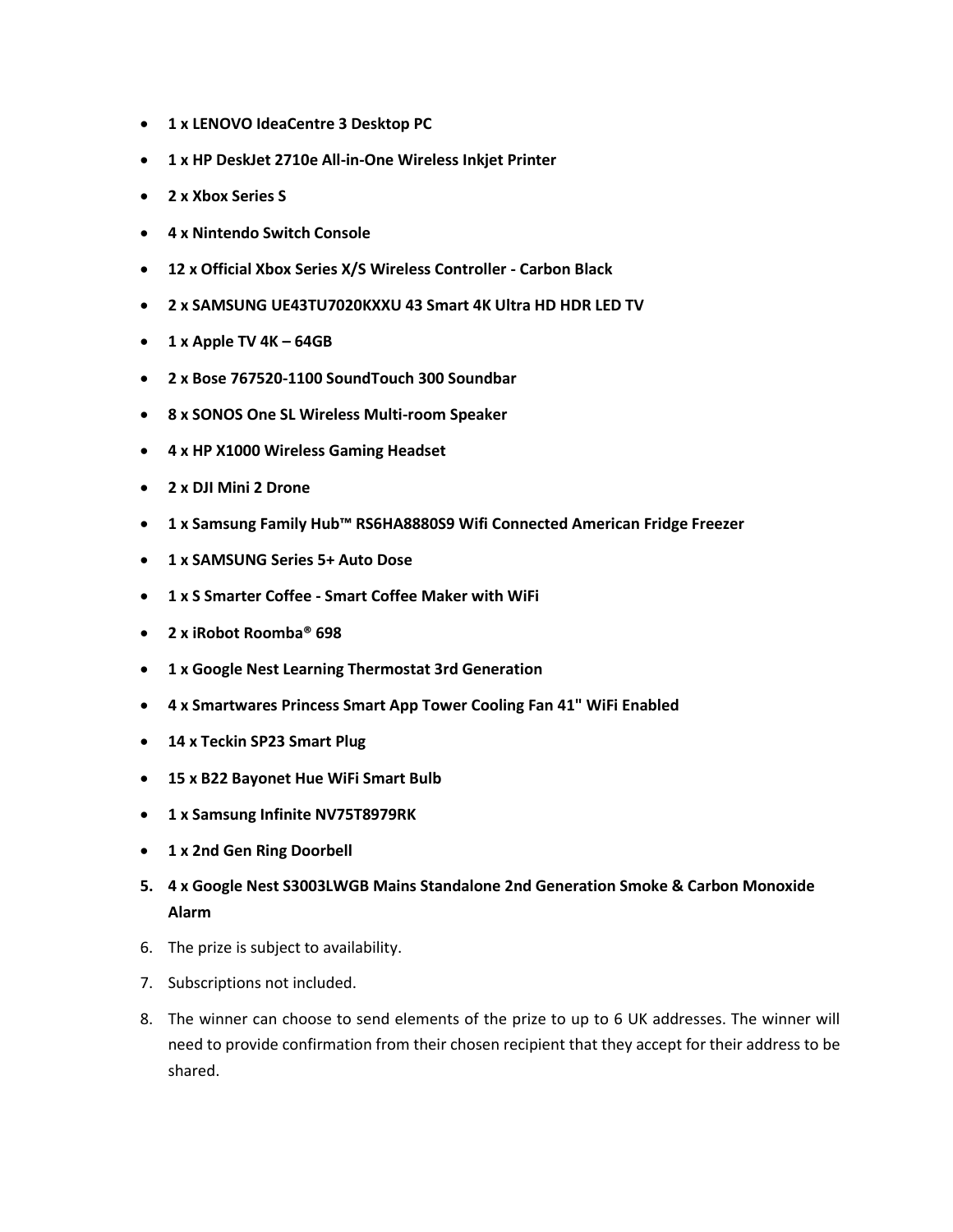- 9. The Promoter reserves the right to substitute a prize of equivalent or greater value if this is necessary for reasons beyond its control.
- 10. Entries must be made by visiting [https://shop.ee.co.uk/broadband/full-fibre-comp](https://nam02.safelinks.protection.outlook.com/?url=https%3A%2F%2Fshop.ee.co.uk%2Fbroadband%2Ffull-fibre-comp&data=04%7C01%7Cjackie.bee%40digitas.com%7C93c6c67864854aff667b08d9d6a15627%7Cd52c9ea17c2147b182a333a74b1f74b8%7C0%7C0%7C637776810853762202%7CUnknown%7CTWFpbGZsb3d8eyJWIjoiMC4wLjAwMDAiLCJQIjoiV2luMzIiLCJBTiI6Ik1haWwiLCJXVCI6Mn0%3D%7C3000&sdata=zM%2F54lB8HmRCj0F1R1kdvHrLUZ6h3PAfwj8Cxk9MbMo%3D&reserved=0) and completing the online form providing your full name, email address, mobile number and broadband usage before 23:59 on 4 April 2022. Entries sent in through agents or third parties will not be entered into the Prize Draw.
- 11. No purchase necessary.
- 12. The provisional winner will be the first correct entry drawn at random by an independent person. The provisional winner will be selected within 3 working days of the end of the Promotion Period. The provisional winner will be notified by **email** within 3 days of being selected. If the provisional winner does not reply to the email within 14 days, we reserve the right to disqualify that entrant and award the prize to a reserve selected in the same manner. Reserve winners may have less time to respond.
- 13. The winner will be contacted in order to arrange delivery of the prize. The prize will be delivered in multiple deliveries. In the unlikely event that the winner does not receive communication to arrange their prize within 28 days of accepting the prize, the winner will have a further 28 days to inform the promoter by emailing [EEFullFibre@promowinners.com](mailto:EEFullFibre@promowinners.com). If the winner does not do so, the Promoter reserves the right to not reissue the Prize or limit its value at its sole discretion.
- 14. No cash alternative will be offered. Elements of the prize can be delivered to up to 6 UK addresses, only on confirmation of the recipient.
- 15. A list of prize winners (last name and county only) may be obtained by written request by sending an SAE to One Braham, Braham St, London E1 8EE on or before 30 April 2022.
- 16. The Promoter may request that the winner participates in reasonable publicity arising from the Promotion. Participation is at the winner's discretion and is not a condition of Prize Acceptance.
- 17. The Promoter seeks to run a fair and secure promotion and prevent abuse and cheating. If you enter in a way that is not consistent with these Terms & Conditions, your entries (and any of your associated aliases) will be disqualified, any Prize awarded may be void and recoverable, and the Promoter reserves the right to bar you from entering future promotions for a period of at least six months. For this reason, the Promoter reserves the right at any point to:
	- Verify the eligibility of entrants and/or provisional winners by requesting such information it consider reasonably necessary for this purpose. Entry or a Prize may be withheld unless and until verification is completed satisfactorily.
	- Disqualify entries that are not made directly by the individual entering the Promotion.
	- Disqualify entries made using anonymous email services such as, but not limited to, GuerillaMail, Dispostable or Mailinator.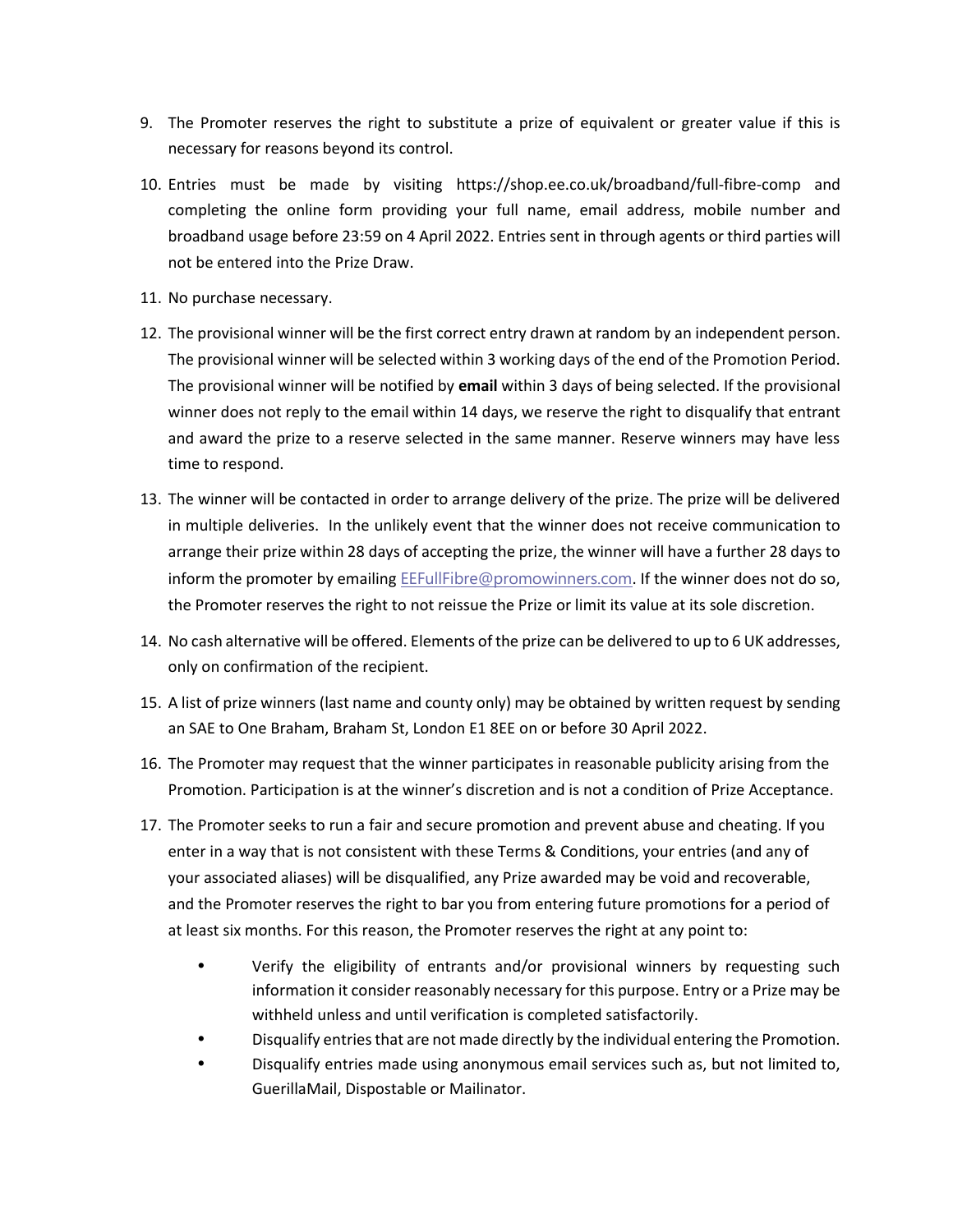- Disqualify bulk entries from individuals, trade, consumer groups or third parties, incomplete entries and entries submitted by macros or other automated means.
- Disqualify entries beyond the maximum allowed, or those using techniques such as 'script', 'brute force', multiple SIM cards for Text entries, masking identity by manipulating IP addresses, using aliases or identities other than their own or any other means.
- Disqualify entries which, in some other way, do not fully meet the requirements of these Terms & Conditions.
- 18. If the Promotion is not capable of running as planned for reasons including but not limited to tampering, unauthorised intervention, fraud, dishonesty, technical failures, or any other causes beyond the control of the Promoter which corrupt or affect the administration, security, fairness, integrity or proper conduct of this Promotion, the Promoter reserves the right to disqualify any individual who tampers with the entry process or does not comply with these Terms & Conditions, or invalidate any affected entries and/or to cancel, modify or suspend the Promotion.
- 19. No responsibility can be taken for entries which are lost, delayed, corrupted, damaged, misdirected or incomplete or which cannot be delivered for any technical, delivery or other reason. Proof of sending will not be accepted as proof of receipt. The Promoter does not guarantee continuous or secure access to
- 20. The Promoter will not be liable for any delay or failure to comply with its obligations for reasons beyond its reasonable control arising from but not limited to Acts of God, global or regional epidemic or pandemic, adverse weather conditions, fire, industrial dispute, war, terrorist activity, hostilities, political unrest, riots, civil commotion, plague or other natural calamities, or any other circumstances of the Promoter.
- 21. Your personal details will be retained for the purpose of the Prize Draw and will not be processed for any other purpose, unless you choose or have chosen to receive information from the Promoter. For more information please see BT's Privacy Policy which can be found at <https://www.bt.com/privacy-policy/>**.**
- 22. Submitting an entry to this Prize Draw is deemed to be acceptance by the entrants of these Terms and Conditions. The Promoter reserves the right to alter, amend or foreclose this Prize Draw without prior notice in the event that unforeseen circumstances make this unavoidable.
- 23. The Promoter accepts no responsibility for any loss, damage, injury or disappointment suffered by any entrant resulting from entering this Prize Draw or by the entrant's acceptance of the prize, or any damage to any entrant's or other person's computer or mobile phone equipment as a consequence of downloading any material relating to this promotion.